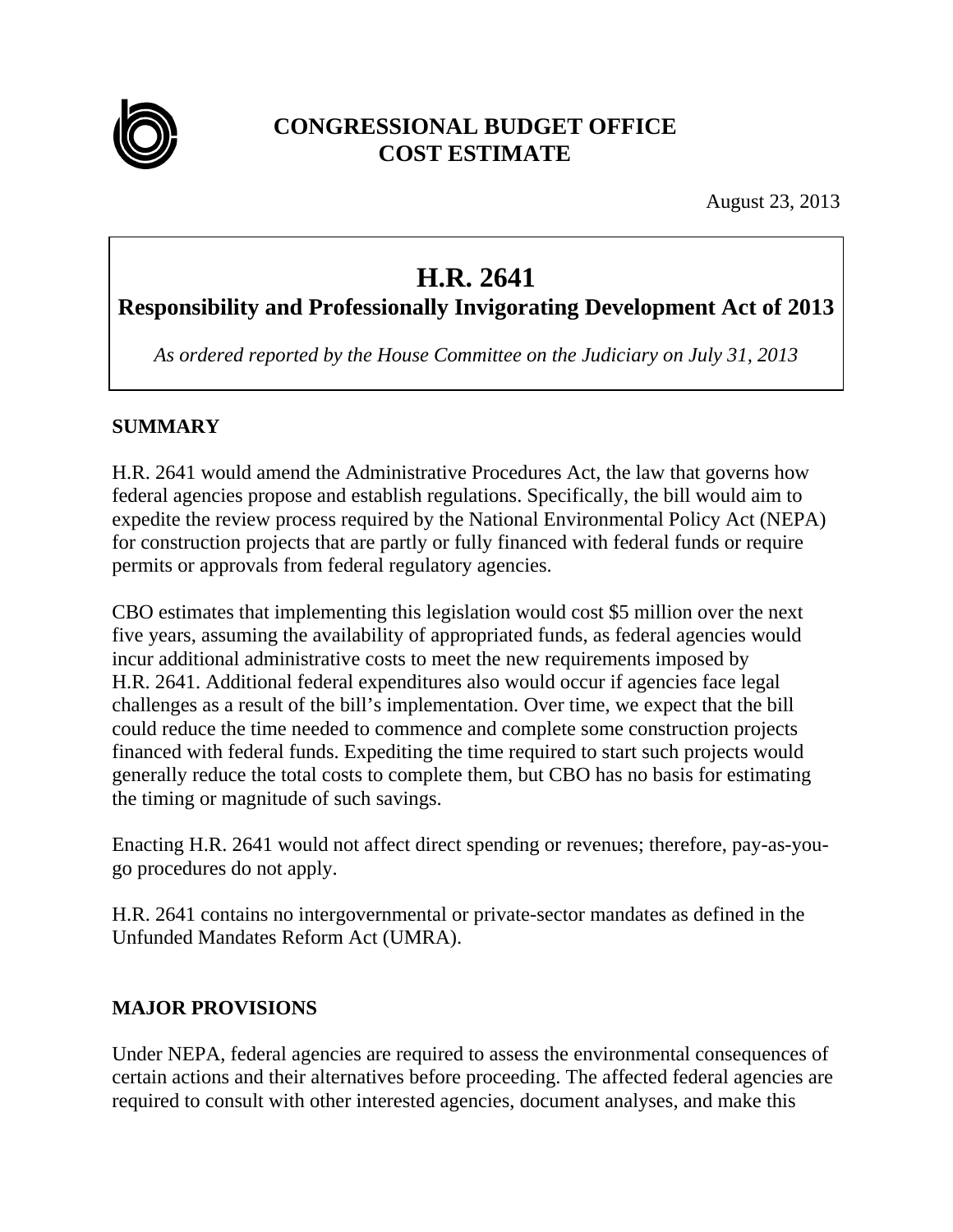information available for public comment prior to implementing a proposal. Most construction projects that are partially or fully financed by the federal government require a NEPA review; in those cases, a permit or regulatory decision by a federal agency may also be necessary. In addition, if federal agencies must issue permits or regulatory decisions before certain privately funded construction projects can proceed, then a NEPA review may also be required.

The bill's major provisions would:

- Authorize sponsors of private construction projects to prepare environmental reviews for NEPA purposes as long as they are later reviewed and approved by the federal agency leading those reviews;
- Require agencies to join a multiagency process for NEPA reviews as participants or be precluded from commenting on or opposing a construction project at a later time;
- Allow the lead federal agency to use environmental reviews that were conducted for other projects in close proximity to a proposed construction project if the projects are expected to have similar effects on the environment;
- Specify which type of alternatives should be considered during the NEPA review process;
- Impose strict deadlines on various stages of the NEPA review process, including a two-year deadline for completing Environmental Impact Statements and issuing a Record of Decision; and
- Establish a 180-day deadline to file a lawsuit challenging a NEPA review process.

## **COSTS FOR FEDERAL AGENCIES TO IMPLEMENT EXPEDITED REVIEWS**

All federal agencies have a responsibility to implement NEPA; however, most federal construction projects are sponsored by:

- The Department of Transportation (which spends about \$50 billion annually on highway and transit related construction projects);
- The Department of Defense (which spends roughly \$15 billion a year for construction); and
- The Army Corps of Engineers (the Corps) (which spends about \$2 billion annually on civilian construction projects).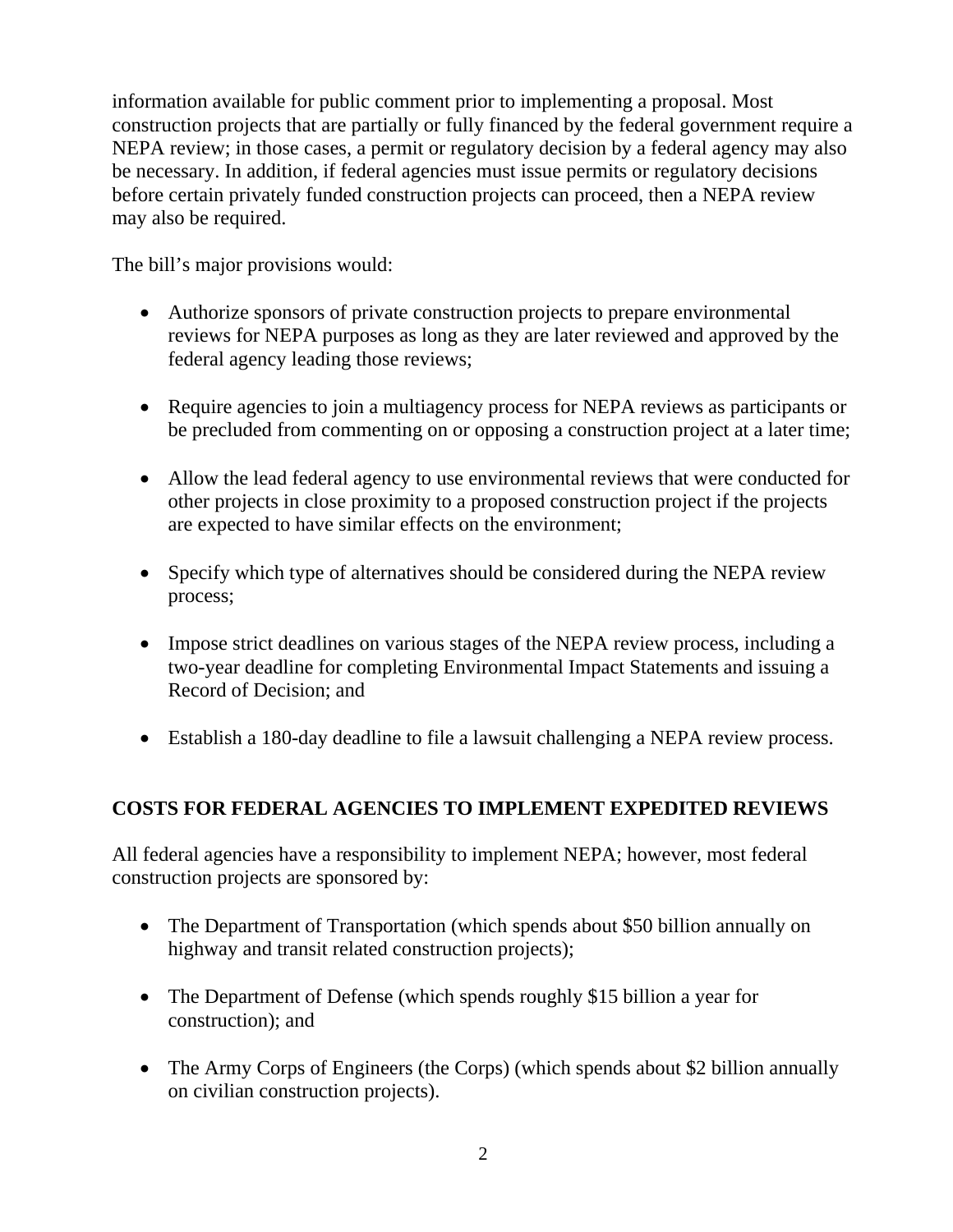The NEPA review process may also be required when private entities need to obtain a federal permit to construct a project. Federal agencies that have a major role in regulating and overseeing the permit process for such projects include: the Federal Energy Regulatory Commission, the Nuclear Regulatory Commission, the Corps, the Bureau of Land Management, and the Forest Service.

This legislation would codify many existing practices in use by DOT and other agencies when conducting NEPA reviews, but it also would impose some new requirements. CBO expects that some federal agencies would issue new regulations and guidelines to meet the new requirements and deadlines imposed by this bill and, consequently, would be required to devote more personnel and technical resources to implementing the bill. For example, when DOT implemented similar NEPA requirements under the Safe, Accountable, Flexible, Efficient Transportation Equity Act (SAFE TEA-LU), the agency spent about \$1 million to establish new regulations, issue guidance, and establish new review processes. Based on information from several federal agencies and regulatory experts, CBO estimates that additional discretionary funding would be required over the next several years by federal agencies. Assuming that the level of effort required under the bill would be similar to that experienced by DOT under SAFE TEA-LU, CBO estimates that implementing the bill's requirements would cost \$5 million over the next five years, subject to the availability of appropriated funds.

#### **LITIGATION COSTS**

According to the Congressional Research Service, specific actions and procedures taken by federal agencies to comply with NEPA have evolved over many years following considerable litigation, and federal courts have played a prominent role in interpreting and enforcing NEPA's requirements. Although this legislation would impose some restrictions that would seek to limit the number of NEPA claims filed against federal agencies, several agencies indicated to CBO that some new litigation would likely occur under this bill. Given the history of litigation associated with the NEPA process and the fact that H.R. 2641 would affect that process by amending the Administrative Procedures Act and not the underlying law, CBO expects that agencies would face increased litigation costs following enactment of the bill as stakeholders seek clarification of the new law's requirements or challenge an agency's compliance with those requirements. CBO has no basis for estimating the level of spending that would occur, however.

#### **COST OF FEDERAL CONSTRUCTION PROJECTS**

H.R. 2641 also could affect federal spending for construction projects, but CBO has no basis for estimating the timing or magnitude of such impacts. On the one hand, implementing H.R. 2641 could successfully streamline the NEPA review process,